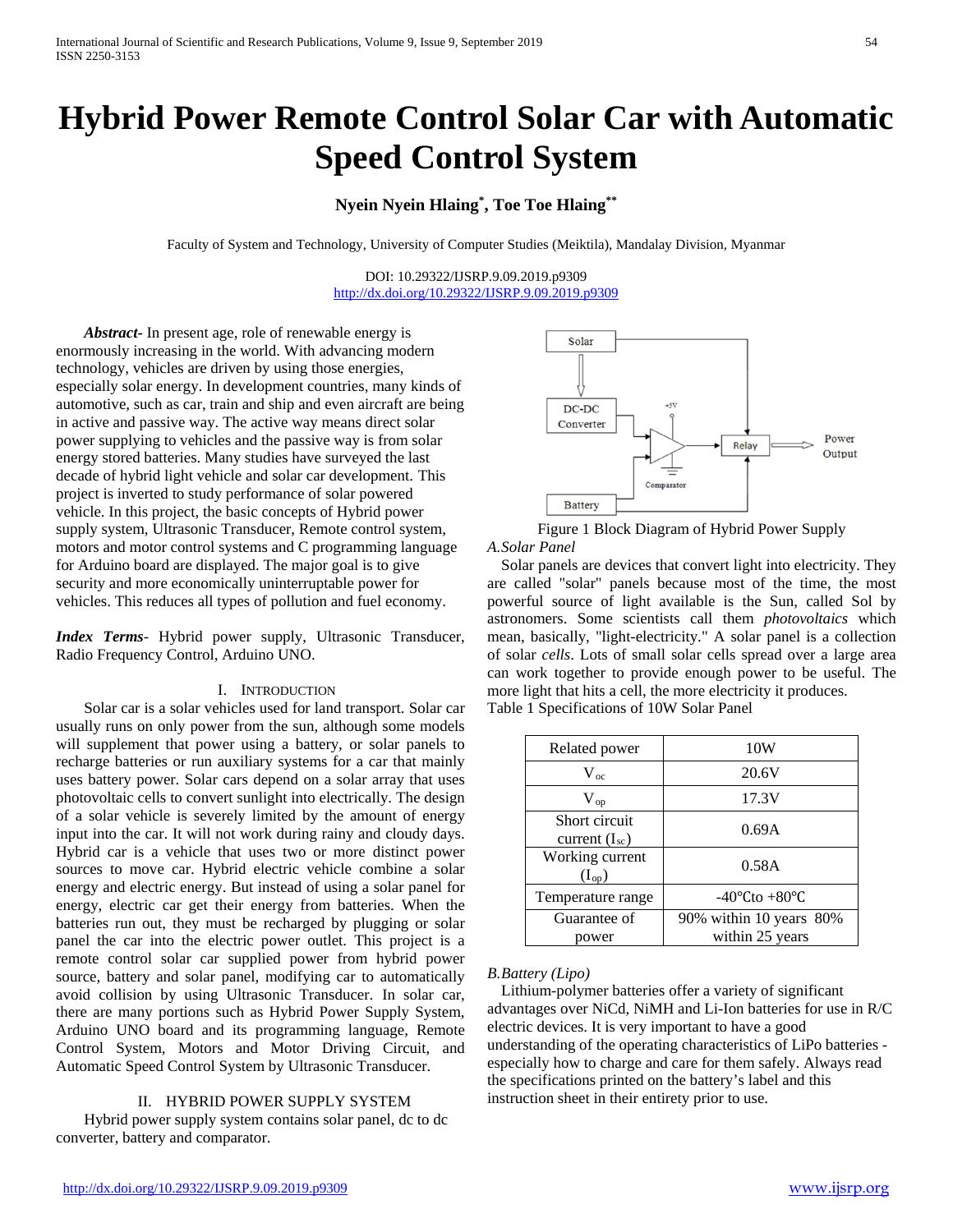International Journal of Scientific and Research Publications, Volume 9, Issue 9, September 2019 55 ISSN 2250-3153

# **Specifications of 2650mAh-11.1V-25C-3S-XT60 Battery**

| (LiPo)                         |                            |
|--------------------------------|----------------------------|
| Capacity                       | $: 2650$ m $Ah$            |
| Cells                          | :3S                        |
| Volts                          | : 11.1V                    |
| Continuous discharge rate: 25C |                            |
| Max discharge rate             | :50C                       |
| Max charging rate              | :5C                        |
| Apply                          | : for Aircraft, Helicopter |
| With connector                 | :XT60                      |

# *C.DC/DC converter*

DC to DC converters are important in portable electronic devices such as cellular phones and laptop computers, which are supplied with power from batteries primarily. Such electronic devices often contain several sub-circuits, each with its own voltage level requirement different from that supplied by the battery or an external supply (sometimes higher or lower than the supply voltage). Additionally, the battery voltage declines as its stored energy is drained. Switched DC to DC converters offer a method to increase voltage from a partially lowered battery voltage thereby saving space instead of using multiple batteries to accomplish the same thing. Most DC to DC converters also regulate the output voltage. Some exceptions include highefficiency LED power sources, which are a kind of DC to DC converter that regulates the current through the LEDs, and simple charge pumps which double or triple the output voltage. DC to DC converters developed to maximize the energy harvest for photovoltaic systems and for wind turbines are called power optimizers.



Figure 2 DC-DC Converter Circuit Board

#### *D. Comparator IC (LM358)*

LM358 consists of four independent, high gain, internally frequency compensated operational amplifiers which were designed specifically to operate from a single power supply over a wide range of voltage. Operation from split power supplies is also possible and the low power supply current drain is independent of the magnitude of the power supply voltage. Application areas include transducer amplifier, DC gain blocks and all the conventional OP amp circuits which now can be easily implemented in single power supply systems.



Figure 3 LM358 IC

#### *E.LM2596 3.0 A, Step-Down Switching Regulator*

The LM2596 regulator is monolithic integrated circuit ideally suited for easy and convenient design of a step−down switching regulator (buck converter). It is capable of driving a 3.0A load with excellent line and load regulation. This device is available in adjustable output version and it is internally compensated to minimize the number of external components to simplify the power supply design. Since LM2596 converter is a switch−mode power supply, its efficiency is significantly higher in comparison with popular three−terminal linear regulators, especially with higher input voltages. The LM2596 operates at a switching frequency of 150 kHz thus allowing smaller sized filter components than what would be needed with lower frequency switching regulators. Available in a standard 5−lead TO−220 package with several different lead bend options, and D2PAK surface mount package. The other features include a guaranteed 4% tolerance on output voltage within specified input voltages and output load conditions, and 15% on the oscillator frequency. External shutdown is included, featuring 80A (typical) standby current. Self-protection features include switch cycle−by−cycle current limit for the output switch, as well as thermal shutdown for complete protection under fault conditions.



Figure 4 LM2596 Configuration

### III. ULTRASONIC TRANSDUCER

The human ear can hear sound frequency around 20HZ  $\sim$ 20KHZ, and ultrasonic is the sound wave beyond the human ability of 20KHz. Ultrasonic sensors (also known as transceivers when they both send and receive, but more generally called transducers) work on a principle similar to radar or sonar which evaluates attributes of target by interpreting the echoes from radio or sound waves respectively. Ultrasonic sensor generates high frequency sound waves and evaluates the echo which is received back by the sensor. Sensors calculate the time interval between sending the signal and receiving the echo to determine the distance to an object. This technology is used for measuring the distance.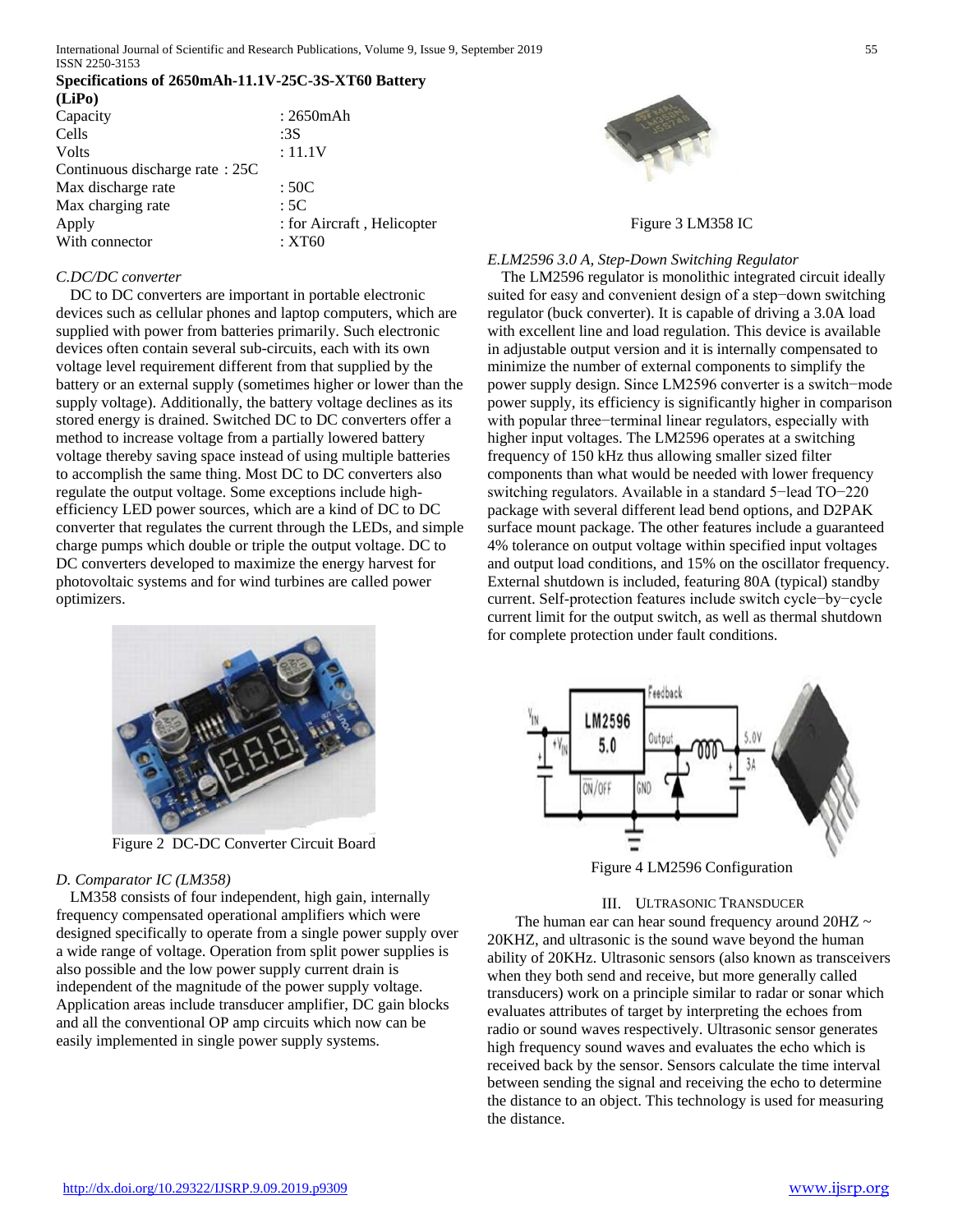## *A.Selected Ultrasonic Module HC - SR04*

This HC-SR04 Ultrasonic Ranging Sensor is a non-contact distance measurement module with stable performance and high ranging accuracy with the inexpensive price.



Figure 5 Front and Back View of HC-SR04 Ultrasonic Module

# IV. RADIO FREQUEBCY REMOTE CONTROL

# *A.Radio Control*

Infrared remotes can operate TVs and videos only over quite short distances. The infrared LED is quite small and lowpowered and the receiver on the TV or video is small too. This is why you generally have to point the remote directly at the appliance you are trying to control. Some remotes are more tolerant and it is sometimes possible to bounce the infrared beam off a wall, mirror, or picture and still change channel. Infrared remotes are no good for controlling things over distances greater than a few meters (feet); the infrared energy is too easily soaked up and dissipated along its journey. To control things over greater distances, you need to use a different kind of system called radio control. You operate radio-controlled cars, trucks, boats, airplanes and robots using a handheld radio transmitter box that sends signals from an antenna on whatever you are interested in controlling. Radio signals can travel much further than infrared ones without interference, especially if the transmitters and antennas are large and powerful.

# *B.Multi-channel Radio Control*

The multi-channel radio control is used to transmit more complex and useful signals to a piece of remote equipment. For example, to make a radio-controlled car speed up, slow down, or steer from make side. Instead of just sending a basic on/off signal, it transmits a series of code analog or digital pulses that are decoded by the transmitter and use to produce specific actions. For example, turning a steering wheel on a radio control transmitter will send a series of pulses that make an electric motor rotate by a corresponding amount to steer a radiocontrolled car one way or other. Motors that work this way are known as servo motors. Unlike normal electric motors, which rotate an arbitrary number of times according to how long they receive an electric current, servo motors are much more controllable and have built-in electronic feedback mechanisms (based on potentiometers similar to variable resistors), which enable you to make them rotate by reasonably precise amounts.

## *C.Selected RF Control (Four Channel Radio Control (FS-T4B))*



Figure 6 Channel Radio Control (FS-T4B)

The 4 channel radio control system is used to transmit more complex and useful signals to a piece of remote equipment. This system contains four channels for control. This radio control system can control radio-controlled cars, boats, and helicopters by using a transmitter box from an antenna to a receiver.

# V. ELECTRIC MOTORS AND MOTOR CONTROLS *A.Arduino Smart Car Robot Plastic Tire Wheel with DC Gear Motor*

This type of gearmotor is produced, intended for small cars, and other robot applications. The gearmotor is a type of right angle shaft gearmotor.

# Specifications

| <b>Operating Voltage</b> | $\ddot{\phantom{a}}$ | $3V \sim 12V$   |
|--------------------------|----------------------|-----------------|
| Maximum Torque           | $\ddot{\phantom{a}}$ | $800$ g.cm      |
| No Load Speed            | $\ddot{\phantom{a}}$ | $170$ rpm       |
| Load Current             | ÷                    | 70mA(250mA Max) |
| Reduction ratio          | ٠                    | 1:48            |
|                          |                      |                 |

*B.L298N Dual H-Bridge Based Motor Driver Circuit Board*

This driver module is made using L298N, a high current, high voltage dual H-Bridge driver. It is designed to accept standard TTL voltage levels and to up to two drive inductive loads such as DC Motors, Stepper Motors, Relays and Solenoids. This Dual H-Bridge driver is capable of driving voltages up to 46V and continuous current up to 2A in each channels.



Figure 7 L298N Motor Driver Module

VI. DEIGN AND OPERATION